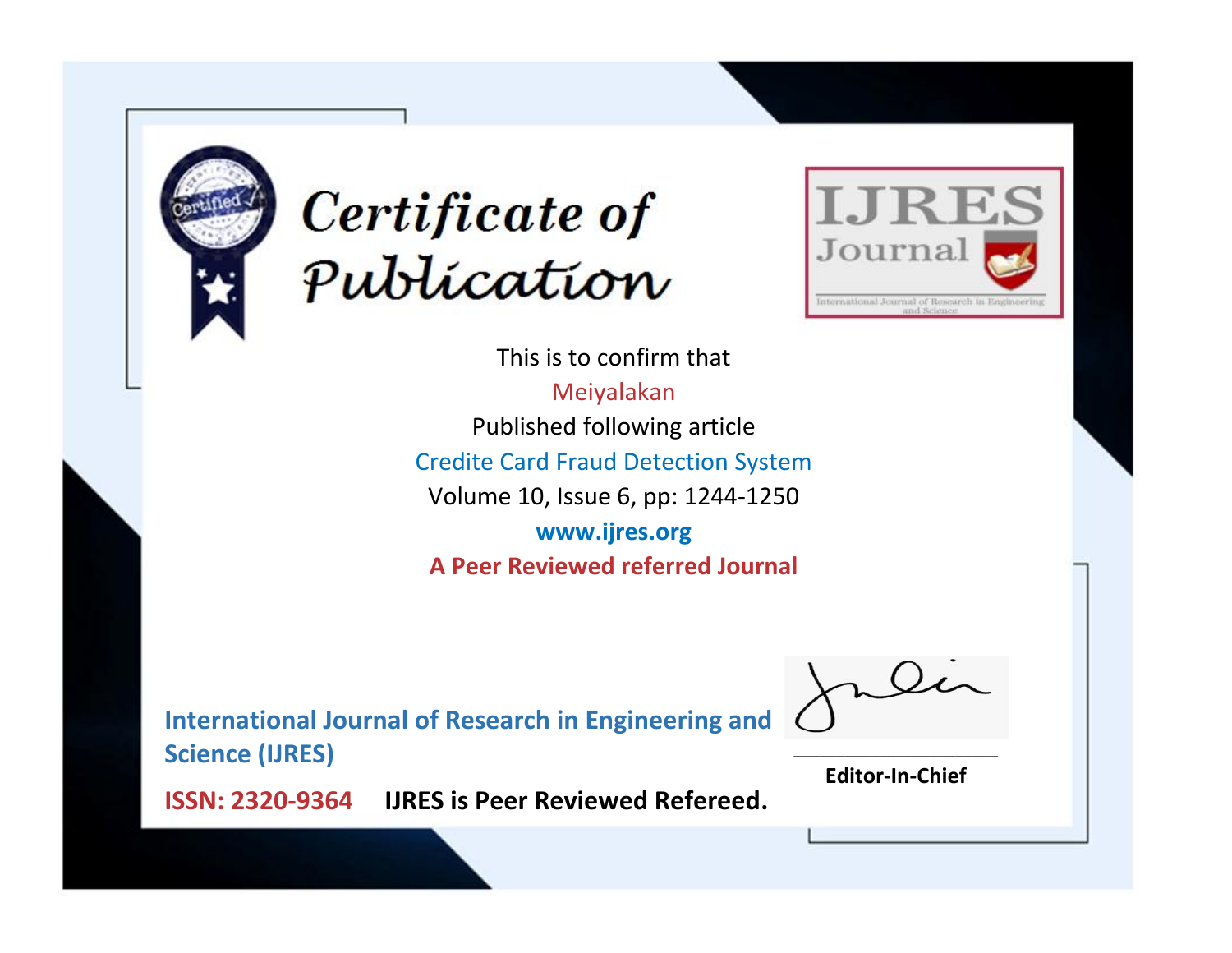



This is to confirm that Moulitharan.K Published following article Credite Card Fraud Detection System Volume 10, Issue 6, pp: 1244-1250 **www.ijres.org A Peer Reviewed referred Journal**

**International Journal of Research in Engineering and Science (IJRES)**

\_\_\_\_\_\_\_\_\_\_\_\_\_\_\_\_\_\_\_\_\_\_\_\_ **Editor-In-Chief**

**Journal.**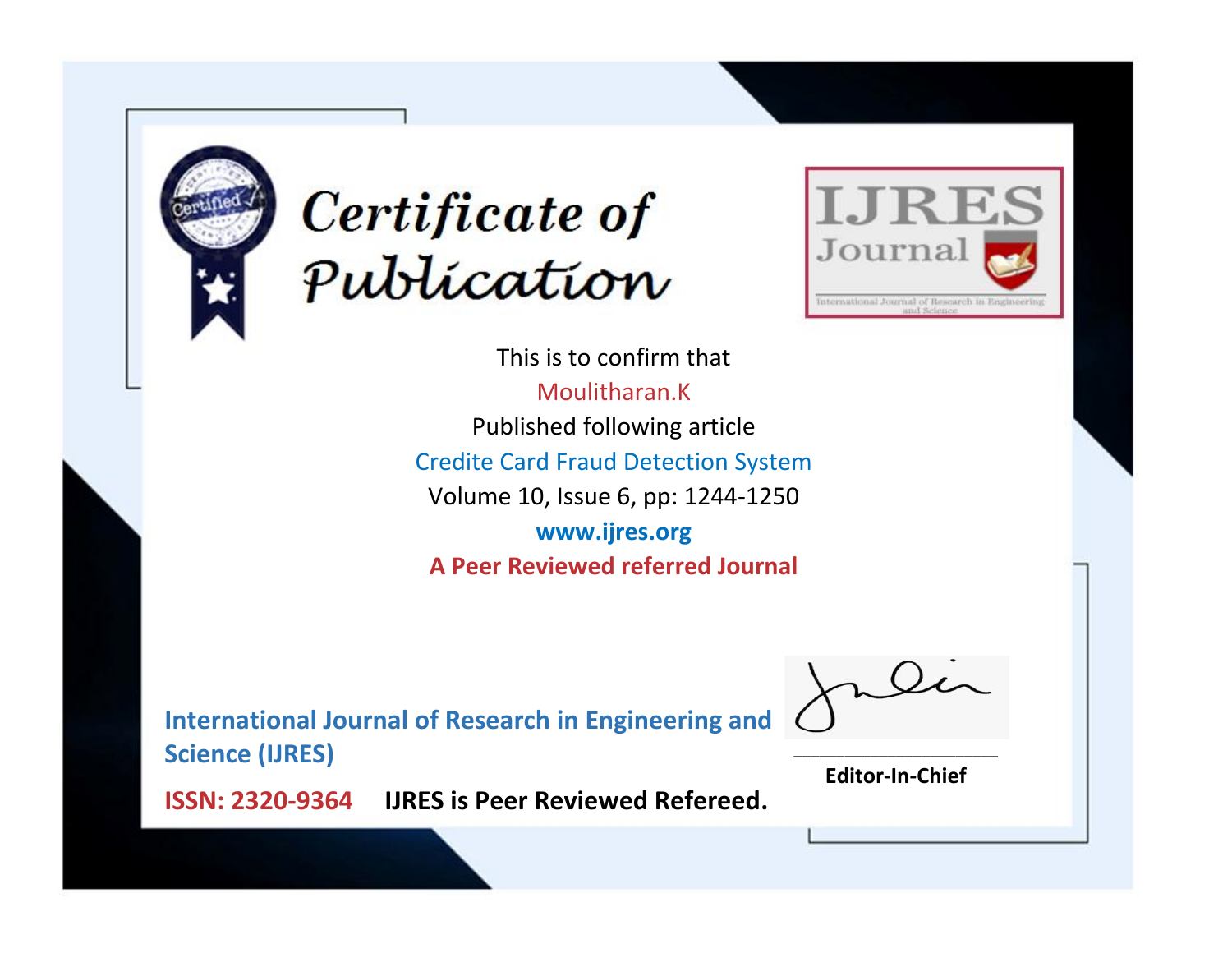



This is to confirm that Nandhakumar.S Published following article Credite Card Fraud Detection System Volume 10, Issue 6, pp: 1244-1250 **www.ijres.org A Peer Reviewed referred Journal**

**International Journal of Research in Engineering and Science (IJRES)**

\_\_\_\_\_\_\_\_\_\_\_\_\_\_\_\_\_\_\_\_\_\_\_\_ **Editor-In-Chief**

**Journal.**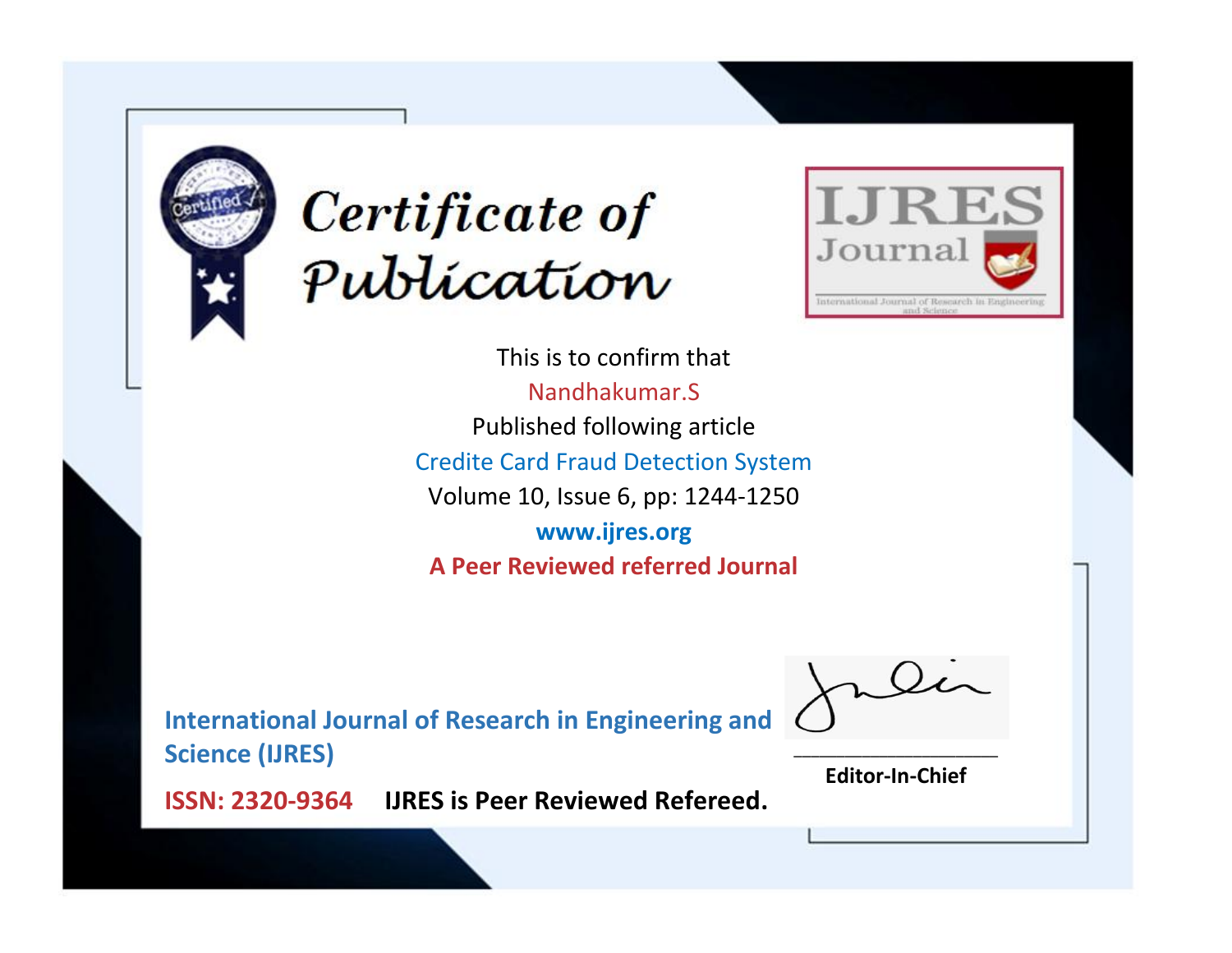



This is to confirm that Murali.K Published following article Credite Card Fraud Detection System Volume 10, Issue 6, pp: 1244-1250 **www.ijres.org A Peer Reviewed referred Journal**

**International Journal of Research in Engineering and Science (IJRES)**

\_\_\_\_\_\_\_\_\_\_\_\_\_\_\_\_\_\_\_\_\_\_\_\_ **Editor-In-Chief**

**Journal.**